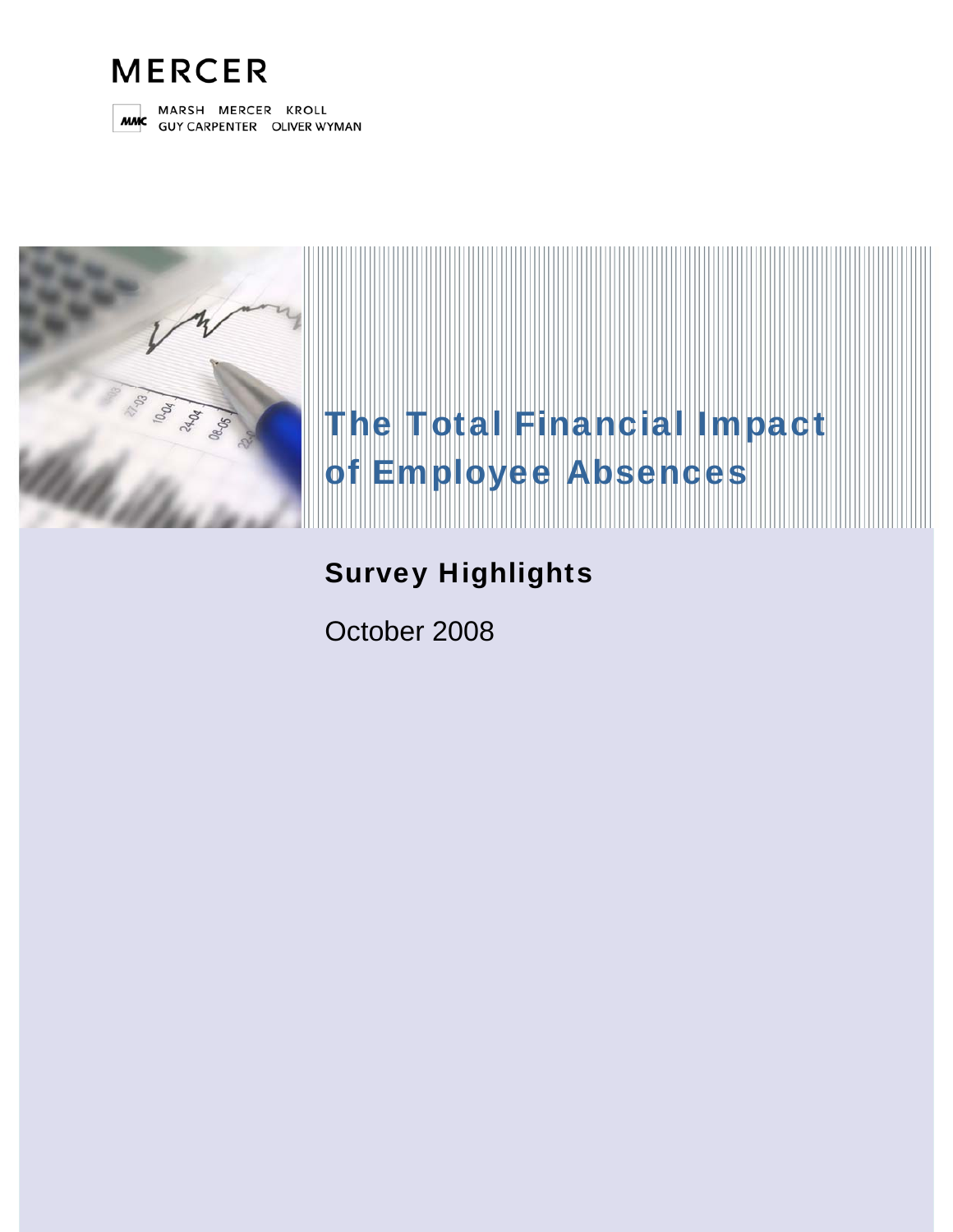### Introduction

The full cost of employee absences is very significant, amounting to 36% of payroll, according to the results of this survey. The cost of absence is often misunderstood, seen as unmeasurable, or dismissed as a negligible amount. While most other expenses for an organization, including most benefit programs, have clearly defined costs, employee absence is an area that is often not carefully tracked or even when it is, does not easily reveal its full costs. In a simplistic view, absences are sometimes seen as having no extra costs, since they are largely included in payroll expenses. But most managers know that absences do affect an organization's customer service, staffing, and attainment of production and other business objectives. Otherwise, there would be no need to try to manage them.

Absences have three areas of financial impact:

- **Direct costs** for the benefits or wages paid to employees while absent,
- **Indirect costs** for lost productivity or the replacement worker expenses to "cover" absences and minimize loss of productivity, and
- **Administrative expenses**, whether due to internal staffing and overhead, or to vendor services.

Many employers, surveys, and other types of studies have identified the direct costs of certain types of absences, such as vacations, holidays, and disability benefits. The 2007 Mercer/Marsh *Survey on Health, Productivity, and Absence Management Programs* found that the direct costs of absence totaled 14.2% of payroll, including 10.2% for vacations and holidays (scheduled or planned time off) and 4.0% for sick, disability, and workers' compensation benefits. This new survey is perhaps the first large-scale initiative to attempt to identify the total costs, including the indirect financial impact of absences, in terms of the class of employee (exempts, nonexempt salaried, nonexempt hourly, and union hourly) and the type of absence (incidental unplanned, planned, and extended).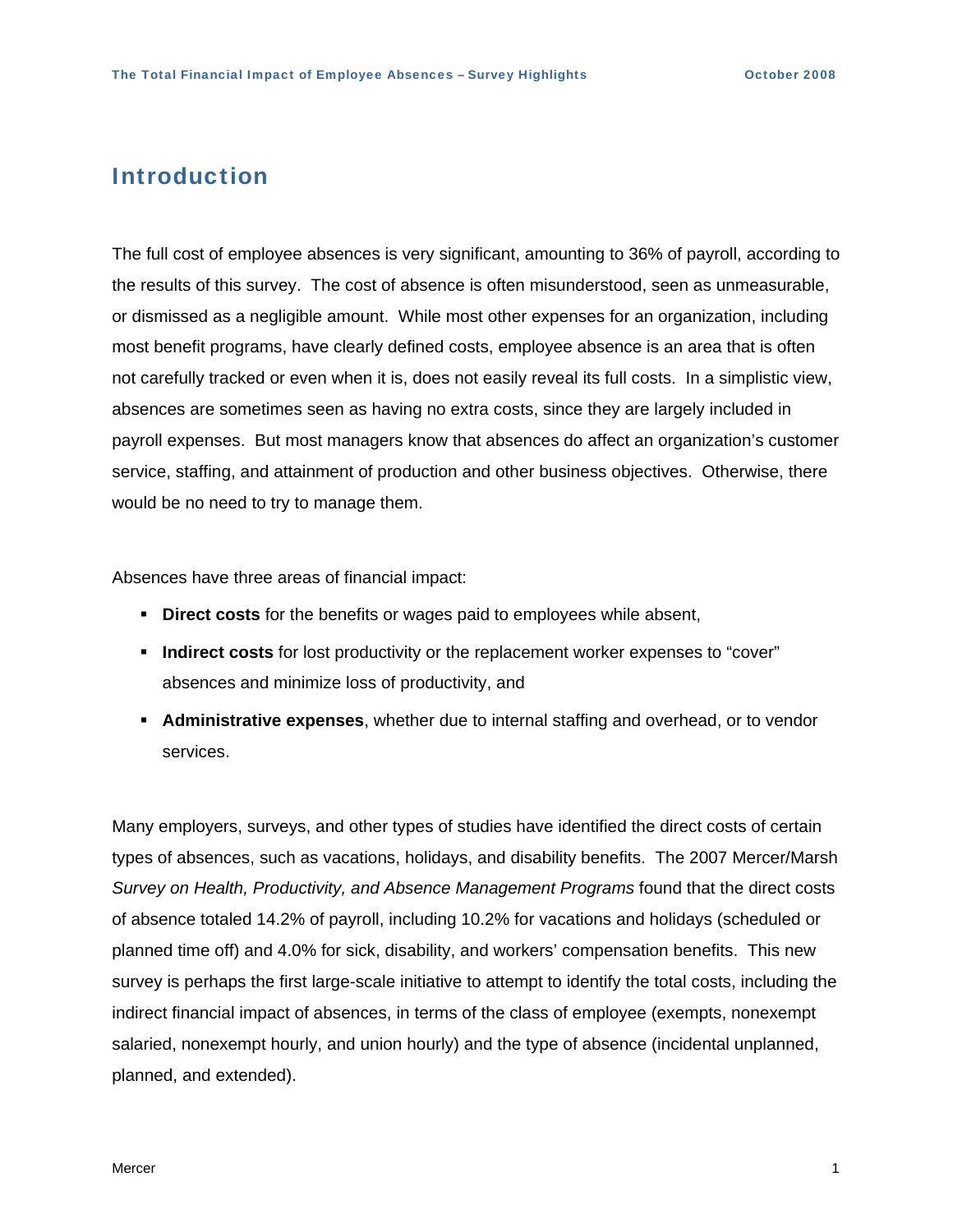# About the Survey

This survey was sponsored by Kronos® Incorporated and conducted online in the summer of 2008. A total of 455 organizations responded from all major industry segments, sizes, and regions through out the United States. Theses organizations averaged 5,022 benefits-eligible US employees.

# Defining Terms

In the survey and throughout the report we use several terms that may mean different things to different people. Here is how we defined the following terms:

#### **Employee Classes**

*Exempt employees*: employees classified according to the Department of Labor rules as generally having supervisory or professional responsibilities and not required to be paid at overtime rates for working longer hours.

*Nonexempt salaried employees*: those subject to overtime pay requirements but typically paid a weekly or biweekly salary and often found in administrative roles.

*Nonunion hourly employees*: those paid an hourly wage and subject to overtime pay requirements.

*Union hourly employees:* working under a collective bargaining agreement and also subject to overtime pay requirements.

#### **Types of Absence**

*Unplanned incidental absences*: absence of five work days or less, such as casual sick days, where the occurrence was not known and approved ahead of time by the employee's supervisor.

*Planned absences*: short or moderate duration absences such as vacations and holidays, where the supervisor knows about and has likely approved the absence in advance.

*Extended absences*: absences lasting beyond one week, often unplanned, and generally due to a disability and/or qualifying as a leave under the federal Family and Medical Leave Act (FMLA) or a state equivalent.

*Unplanned incidental and extended absences,* or *absenteeism:* the combination of two of the above categories, representing the kind of "lost time" that employers try to minimize or at least manage carefully.

#### **Direct and Indirect Costs**

*Direct costs:* the pay or benefit provided to an employee for time not worked. For example, this may be "salary continuation" for vacation or a short-term disability, or a separate benefit paid by a disability carrier.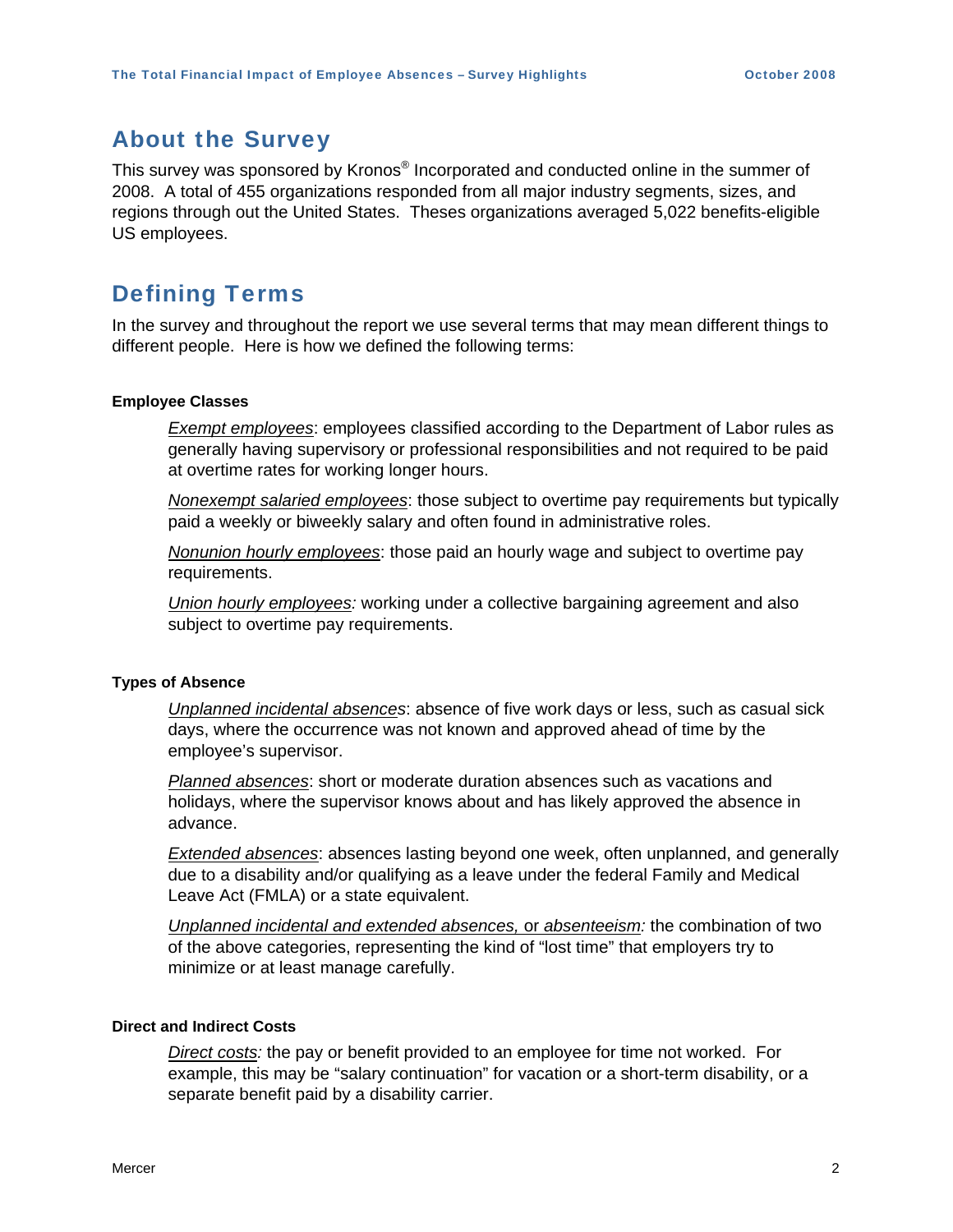*Indirect costs:* these costs represent the real impact to the organization as a result of the absence. There are two main components:

- *Replacement labor expenses*: the costs for employers to have other individuals do the work that an absent employee is unable to do. Replacement worker costs are hard-dollar expenses, representing added pay and benefits for extra staffing, or costs for overtime, temporary labor, and outside contractors.
- *Net lost productivity value:* a soft-dollar measure of potential lost revenue to the extent that the work is not fully "covered" by replacement labor. In other words, if fewer widgets are produced, fewer customers are served, or fewer sales are completed, potential revenue is lost. We conservatively estimated this value to equal the salary and benefits/other HR costs as a percentage of payroll for the percentage of work not fully covered by replacements or by exempt employees working longer hours. In reality, a for-profit employer's lost productivity value could be much higher, since the work needs to cover not only employee expenses but other business costs as well, plus a return or profit on the work performed.

*Total costs:* the sum of direct and indirect costs, with the indirect "netting out," or being offset by the employee's salary, since the direct costs replace salary. For example, if sick pay is counted as a direct cost, then it should not also be counted as a payroll expense during the time the employee is absent — the employee does not receive two incomes. In other words, if the direct payments are counted as sick pay costs, then the additional increment is only the "net indirect costs" (total indirect costs, less the payroll offset amount). But the following is a simplified example for one day of a disability benefit at 75% of pay, assuming a daily salary of \$200:

| A. Direct cost (@ 75% of pay):                | \$150 |  |
|-----------------------------------------------|-------|--|
| B. Payroll offset:                            | \$200 |  |
| C. Replacement worker cost                    |       |  |
| (assuming pay plus overtime):                 | \$300 |  |
| D. Final total costs $(A - B + C)$ :          | \$250 |  |
| E. Net indirect cost $(C - B)$ :              | \$100 |  |
| F. Ratio of total to direct costs $(D / A)$ : | 1.67  |  |

*Administrative costs:* additional costs an employer bears for internal staff, software, office space and equipment — or for an outside organization — to administer absence benefits (tracking, review, approvals, processing, case management, clinical support, etc.). While not normally included in indirect costs, these are clearly additional expenses associated with employee absenteeism for all organizations.

*Payroll* for purposes of this survey means "base payroll," which is the total annual salaries and wages paid for benefits-eligible U.S. employees, excluding such items as overtime pay, bonuses, commissions, benefits, and other fringes.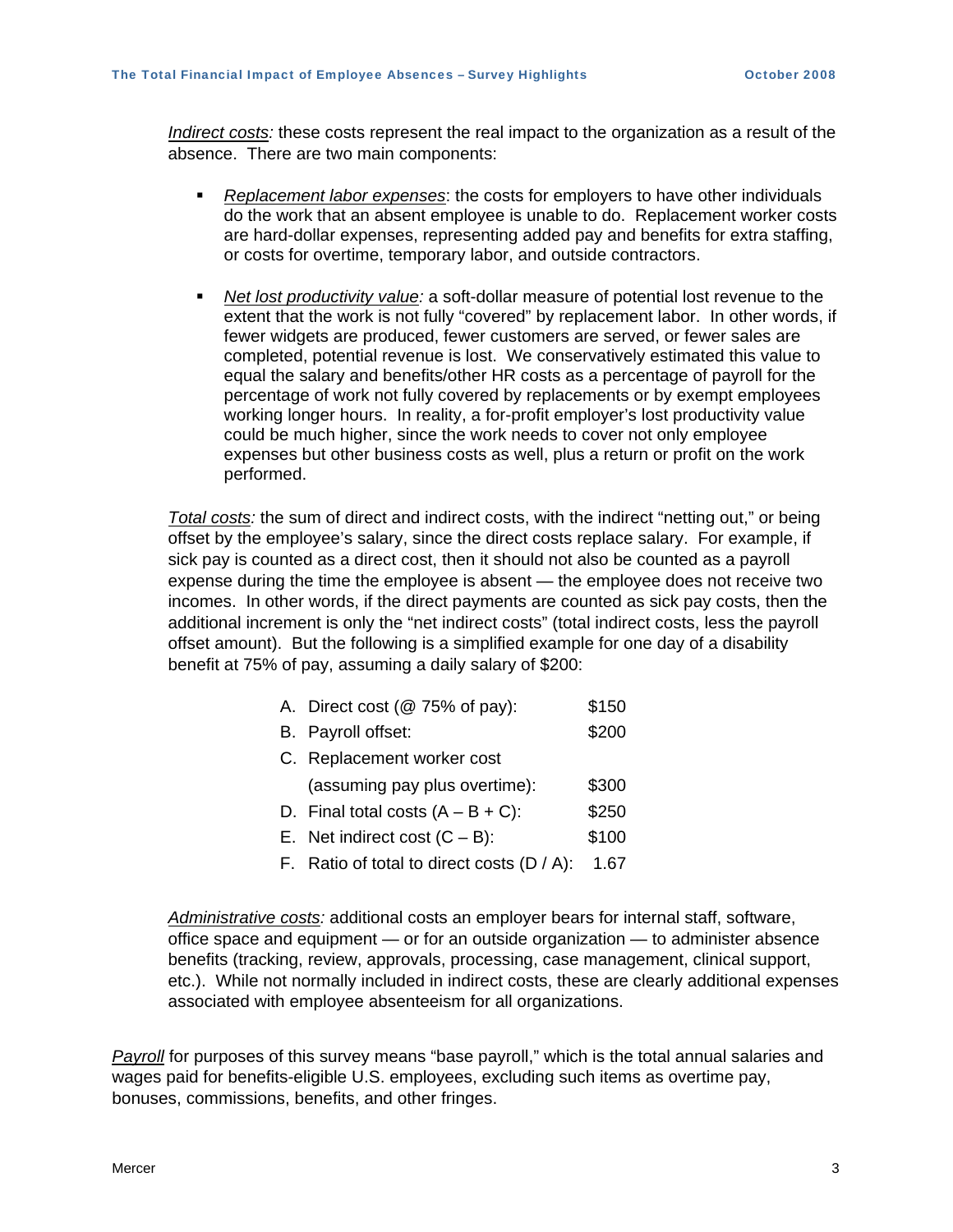# Key Findings

The survey yielded several important and interesting findings:

- **The total costs of all major absence categories, including direct and indirect costs, average 36% of base payroll.** These costs range from 25% for exempt employees, to 36% for nonexempt salaried, 39% for nonunion hourly, and 49% for union hourly.
- **The average total costs of incidental unplanned absences amount to 6.0% of payroll, and those for extended absences average are 3.2% of payroll.** The combined total costs for incidental and extended absences — the kinds of absences employers try to minimize — add up to 9.2% of payroll. This figure is more than half the cost of healthcare, measured at 15.4% percentage of payroll in Mercer's 2007 *National Survey of Employer-Sponsored Health Plans*. Employers tend to focus their energies on controlling healthcare costs, since the dollars are easily measured, but this new survey suggests that large opportunities exist for managing absences, if employers could reasonably quantify them.
- **The total costs for planned absences, such as vacations and holidays, average 26.6% of base payroll.**
- **Incidental unplanned absences result in the highest net loss of productivity per day** (i.e., work that is missed or postponed by not being covered by others): 21%, versus 15% for planned absences and 17% for extended absences.
- **To help manage incidental unplanned absences, 36% of participants have PTO banks** that combine vacation and incidental sick days for nonunion hourly workers, and 35% have them for exempt employees. By contrast, only 29% have PTOs for nonexempt salaried and 28% for union hourly. Fourteen percent provide no paid time off for incidental absences for nonunion hourly workers and 8% provide none for their union hourly.
- **The number of incidental unplanned absence days per employee per year averaged 5.3 days across all employee classes,** and ranged from 3.8 for exempts, to 4.9 for nonexempt salaried, to 5.6 for nonunion hourly, and 6.7 for union hourly.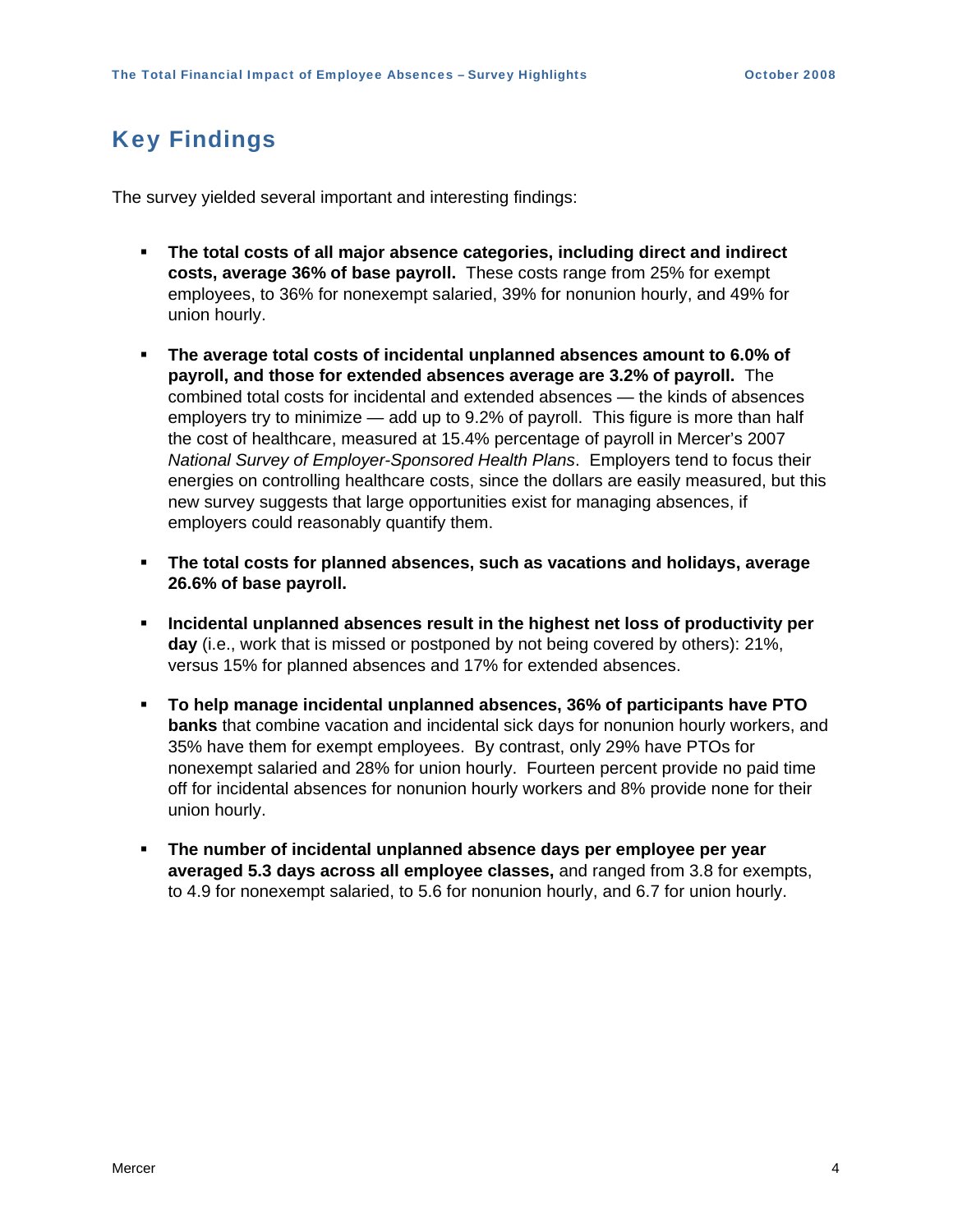# The Full Cost of Absence

If senior executives look only at the direct cost of absence, the amount may not cause much concern. But if they could also see the indirect costs, the total would be much more likely to get their attention. For example, while the direct costs of incidental unplanned absences equaled 2.0% of base payroll, the total costs (including the indirect costs of replacement labor) were three times higher: 6% of payroll. The costs of both incidental and extended absences (shortterm disabilities and unpaid FMLA leaves) amounted to 2.6% of base payroll in direct costs but 9.2% in total costs.

The total costs of planned absences are 26.6% of base payroll, 2.8 times their direct costs of 9.6% of payroll. But the total costs of extended absences (3.2% of payroll) are over five times their direct cost (0.6% of payroll). The high ratio of total costs to direct costs for this type of absence occurs because the denominator, the direct costs, are proportionally lower than for other type of absence. When an employee takes an incidental sick day or a vacation day, he or she normally receives full salary. But extended absences may be unpaid (such as some FMLAqualified leaves) and absences paid through a short-term disability plan typically have a benefit that is less than full salary. So if the total costs are \$400 per day of absence and the employee takes a sick day with full pay of \$200 a day, the ratio of total to direct costs is 2 to 1. But if the employee is receives 60% of pay while on disability, the ratio is higher: 3.33 to 1 (\$400 / \$120).



The direct costs of the three major leave categories in this survey totaled to 12.2% of payroll. This figure is similar to the 14.2% of payroll for direct costs that was identified in the 2007 Mercer/Marsh *Survey on Health, Productivity and Absence Management Programs.* That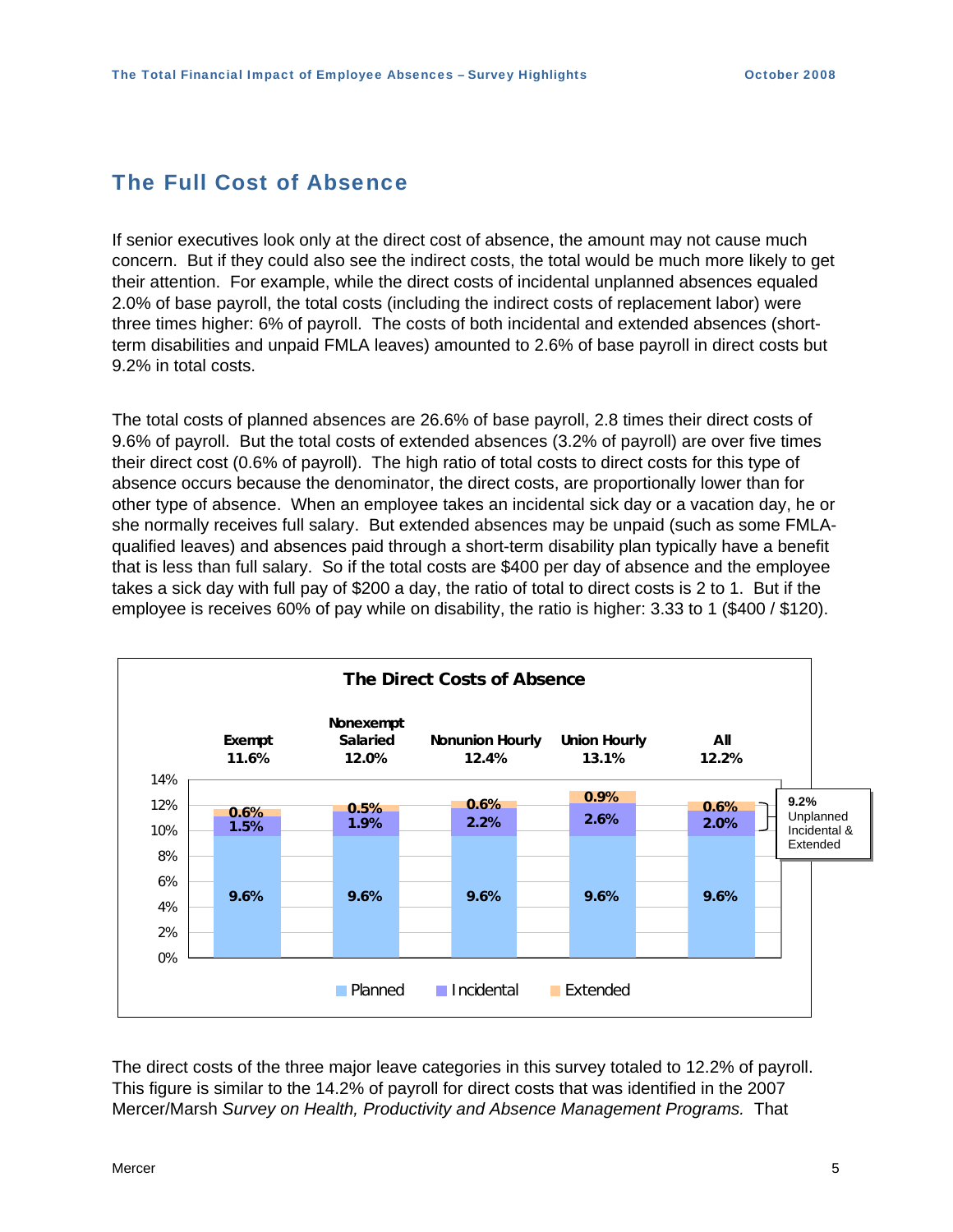survey also included costs for long-term disability benefits and workers' compensation programs. But the significant finding in this survey is that when 9.2% total costs for unplanned incidental and extended absences are added to the 26.6% total costs of planned absences, the overall total cost is 35.8% (rounded to 36%) of payroll, about three times the direct costs for the same plans.



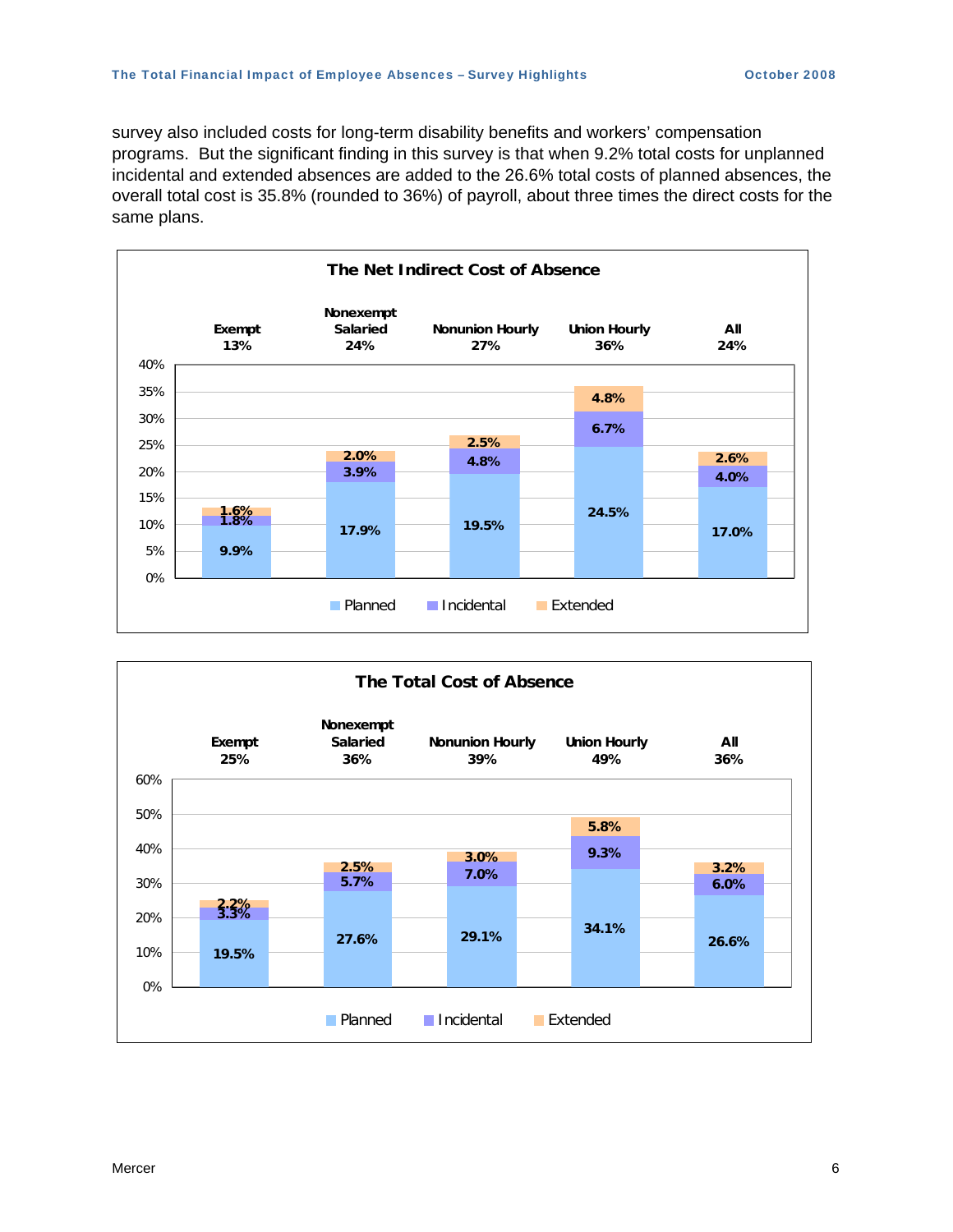The total costs for exempt employees relative to their direct costs are less than for other employee classes. But they are still nearly double the direct costs for planned absences and unplanned incidental absences. Exempt employees do make up an average of 44% of their work from an unplanned incidental absence and 45% of their work from a planned absence by working longer hours before or after the absence (or sometimes even during the absence). But because of their absence's impact on co-worker productivity and the greater need for their supervisors to cover for them, their indirect costs are still high.

The total costs as a percentage of payroll for all three categories of absence vary by class of employee: ranging upward from exempt employees (25.0%) to nonexempt salaried (35.8%), to nonunion hourly (39.1%), and to union hourly (49.2%).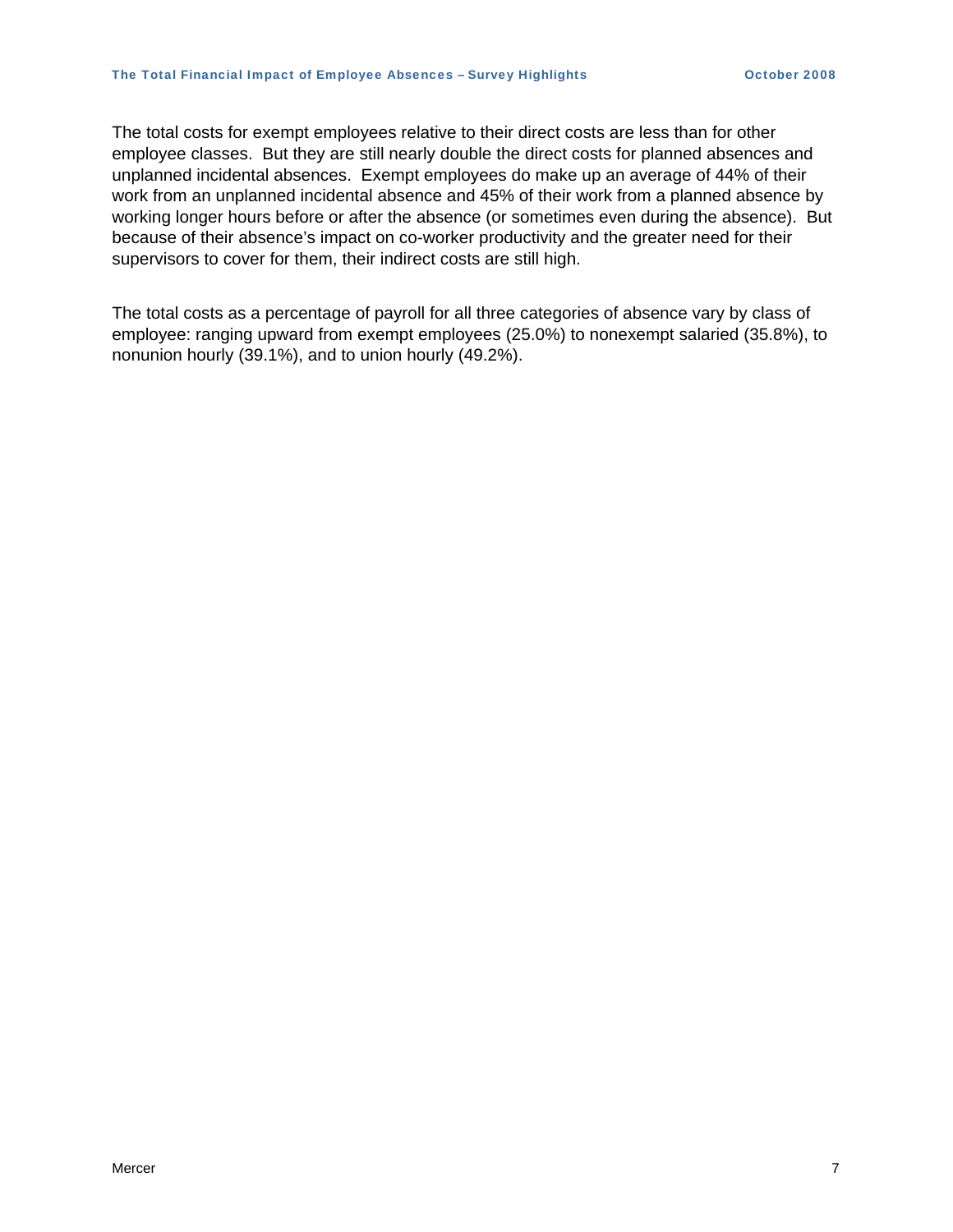# Conclusions

There is no question that employees need and deserve sufficient time for planned absences and that they will inevitably need to take unplanned incidental and extended absences. But to the extent the latter — absenteeism — gets out of control, employers' ability to accomplish their objectives is thwarted and their costs of doing business increase. Employers who understand the full financial and other consequences of absence are better positioned to adopt the tools and processes needed to manage them.

Employers have been in the midst of scrutinizing and attempting to reduce healthcare costs for years, while not paying as much attention to absence costs. Mercer's 2007 *National Survey of Employer-Sponsored Health Plans* puts the cost of active employee healthcare benefits at 15.4% of payroll, a figure that has been steadily climbing over many years. But as learned in this survey, the full cost of absence totals 35.8% of payroll, including 9.2% for unplanned incidental and extended absences. For an employer with 1,000 employees whose annual salaries average \$50,000, 36% of payroll equals \$18,000,000. The portion of this due to unplanned incidental and extended absences (9% of payroll) equals \$4,500,000 per year. Clearly, it is time for employers to turn their attention to addressing absenteeism as a way to help control overall operating expenses in the future.

| Consider the following example:     |                |                |  |  |
|-------------------------------------|----------------|----------------|--|--|
|                                     |                |                |  |  |
| <b>XYZ Company with</b>             |                |                |  |  |
| Number of employees:                | 1,000          |                |  |  |
| Average annual salary per employee: | \$50,000       |                |  |  |
| Annual payroll:                     | \$50 million   |                |  |  |
|                                     |                |                |  |  |
| Total cost of absences*             |                |                |  |  |
| Planned:                            | \$13.5 million | 27% of payroll |  |  |
| Unplanned and extended:             | \$4.5 million  | 9% of payroll  |  |  |
| <b>Total</b>                        | \$18.0 million | 36% of payroll |  |  |
|                                     |                |                |  |  |
| *Rounded to whole percentages       |                |                |  |  |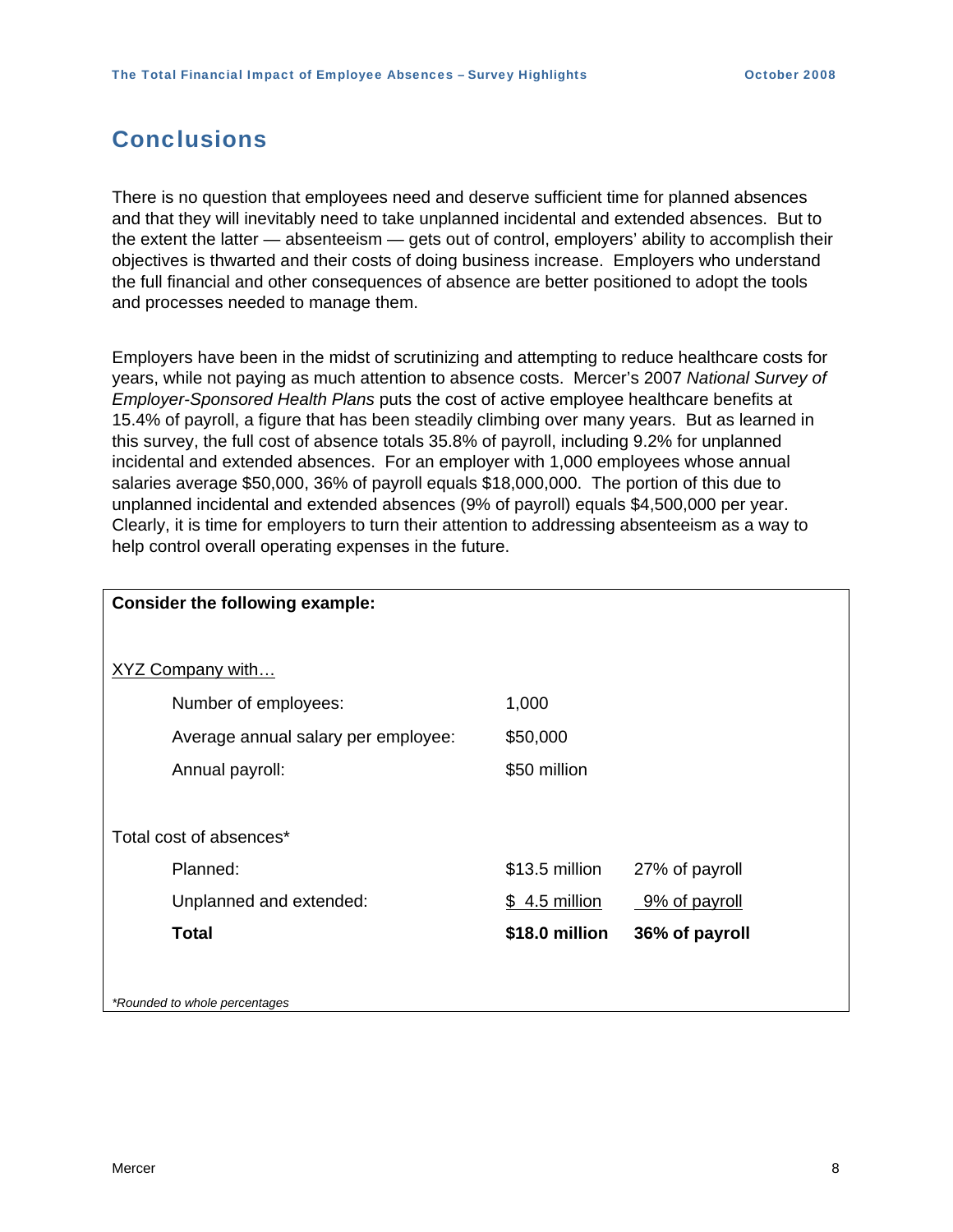Addressing absences requires attention to three key areas:

- 1. Plan design and policies, such as benefit level and attendance policies.
- 2. Absence management and administration:
	- Streamlined processes
	- Centralized recordkeeping across all locations of the enterprise, accessible by managers and supervisors, and HR, payroll, and other staff
	- Careful monitoring of absences and consistent enforcement of policies
	- Reviewing of data and trends for issues
	- Planning for return to work, and
	- Disability and workers' compensation vendor performance management
- 3. Tackling the underlying causes, which can be health-related, tied to other outside circumstances, or affected by employees' commitment to their managers and the organization (the workplace "culture").

Identifying the problems and opportunities in each of these areas is essential to achieving success. Employers tend to focus on the first area, then the second, and often not at all the last area, since the time and financial investments increase with each one. However, a more complete understanding of and attempt to estimate the full costs of absences can help improve the case for a significant investment by identifying a potentially much larger return. In fact, knowing that the combined total cost for employee healthcare and unplanned incidental and extended absences amounts to almost 25% of payroll, should further spur employers' efforts around health, productivity, and absence management.